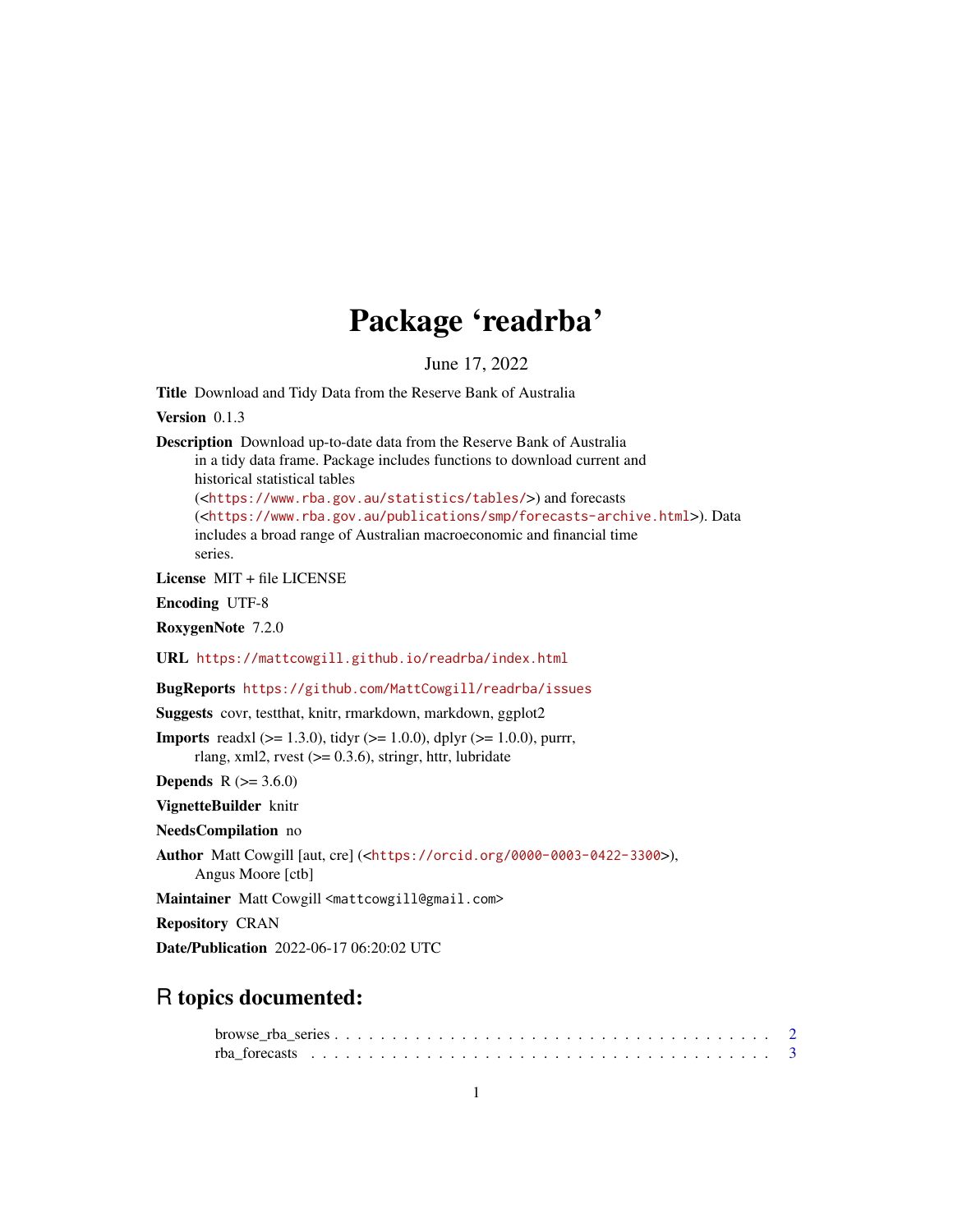<span id="page-1-0"></span>

| Index |  |  |  |  |  |  |  |  |  |  |  |  |  |  |  |  |  |  |
|-------|--|--|--|--|--|--|--|--|--|--|--|--|--|--|--|--|--|--|

browse\_rba\_series *Browse available RBA data series*

#### Description

Use these functions to find the table number or series ID of the data you're interested in.

#### Usage

```
browse_rba_series(search_string = "")
```

```
browse_rba_tables(search_string = "", refresh = FALSE)
```
#### Arguments

| search string | Word or phrase to search for, such as "gold" or "commodity" or "labour". If left<br>as "", the function will return all series.                                |
|---------------|----------------------------------------------------------------------------------------------------------------------------------------------------------------|
| refresh       | logical; FALSE by default. When FALSE, internal data is used. When TRUE, the<br>RBA website is re-scraped to obtain current information about available tables |
|               | This can take a few seconds.                                                                                                                                   |

#### Value

A data.frame (tbl\_df) containing RBA data series/tables that match the search\_string. Where no search\_string is supplied, the data.frame will contain information about all RBA series/tables.

The data.frame returned by browse\_rba\_tables() includes a column called readable. This column takes the value TRUE if the table is able to be read by read\_rba() and FALSE if it cannot be read.

#### Examples

```
# Find series that contain 'unemployment'
browse_rba_series("unemployment")
# Or all labour-related series
browse_rba_series("labour")
# Or those related to commodities
browse_rba_series("commodities")
# Or all series
```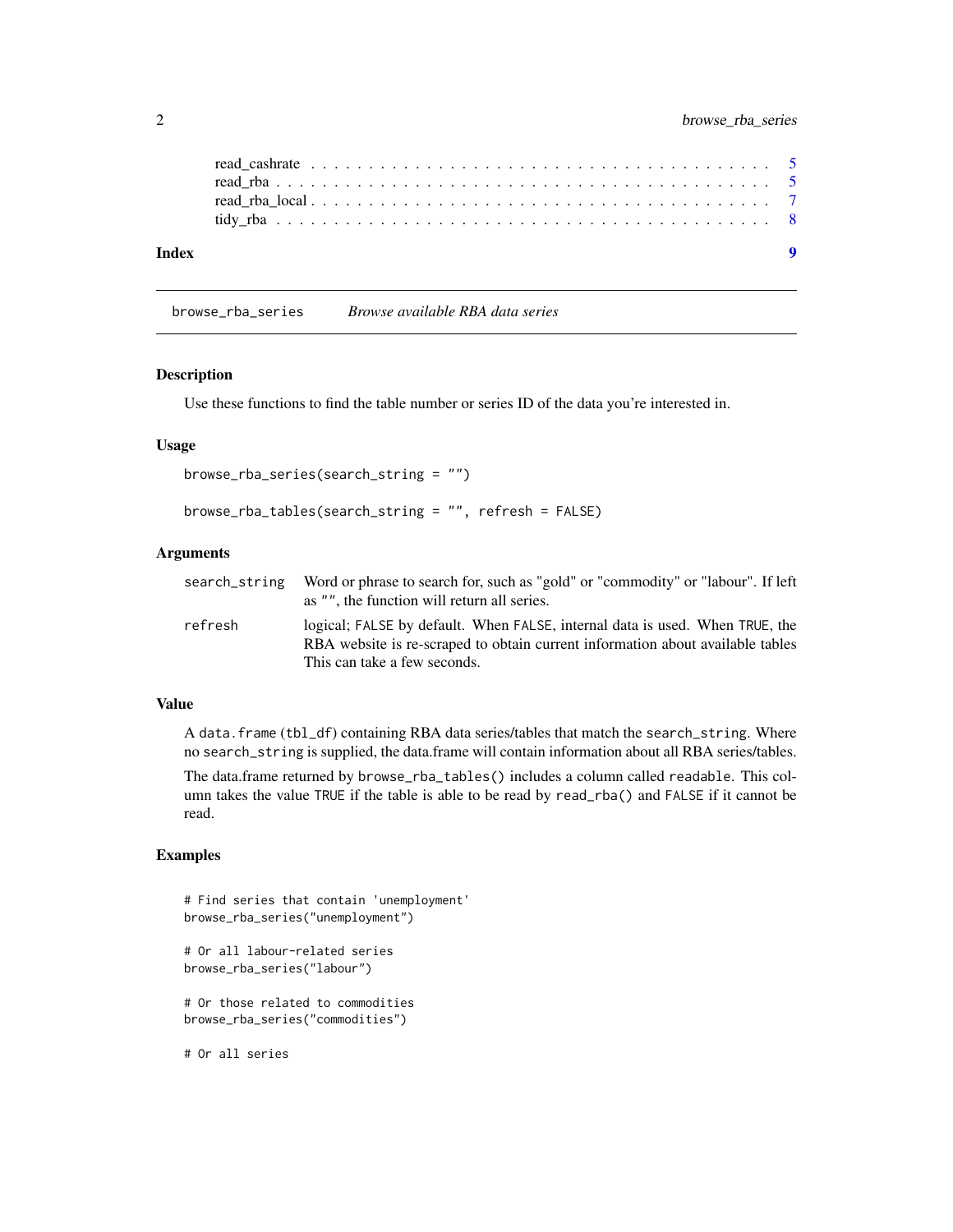#### <span id="page-2-0"></span>rba\_forecasts 3

```
browse_rba_series()
# Or just look for tables that contain the word 'labour'
browse_rba_tables("labour")
# Or all tables
browse_rba_tables()
# To re-scrape the RBA website to ensure you have up-to-date information
# about available tables:
## Not run:
browse_rba_tables(refresh = TRUE)
## End(Not run)
```

| rba_forecasts | Compile the RBA's public forecasts of key economic variables over |  |  |  |  |
|---------------|-------------------------------------------------------------------|--|--|--|--|
|               | time                                                              |  |  |  |  |

#### Description

Compile the RBA's public forecasts of key economic variables over time

#### Usage

```
rba_forecasts(
  refresh = TRUE,
  all_or_latest = c("all", "latest"),
  remove_old = TRUE
\mathcal{L}
```
read\_forecasts(...)

#### Arguments

| refresh       | logical; default is TRUE. When set to TRUE, the RBA's website will be scraped<br>to obtain recent forecasts. When FALSE, only the package's internal data will be<br>returned, which may be out of date. |
|---------------|----------------------------------------------------------------------------------------------------------------------------------------------------------------------------------------------------------|
| all_or_latest | character; default is "all". When "all" is specified, all publicly-available fore-<br>casts will be returned; when "latest", only the latest forecasts will be used.                                     |
| remove_old    | logical; default is TRUE. When TRUE, any observations for which the date is<br>more than 180 days prior to the forecast_date is excluded.                                                                |
| .             | Arguments passed to rba_forecasts()                                                                                                                                                                      |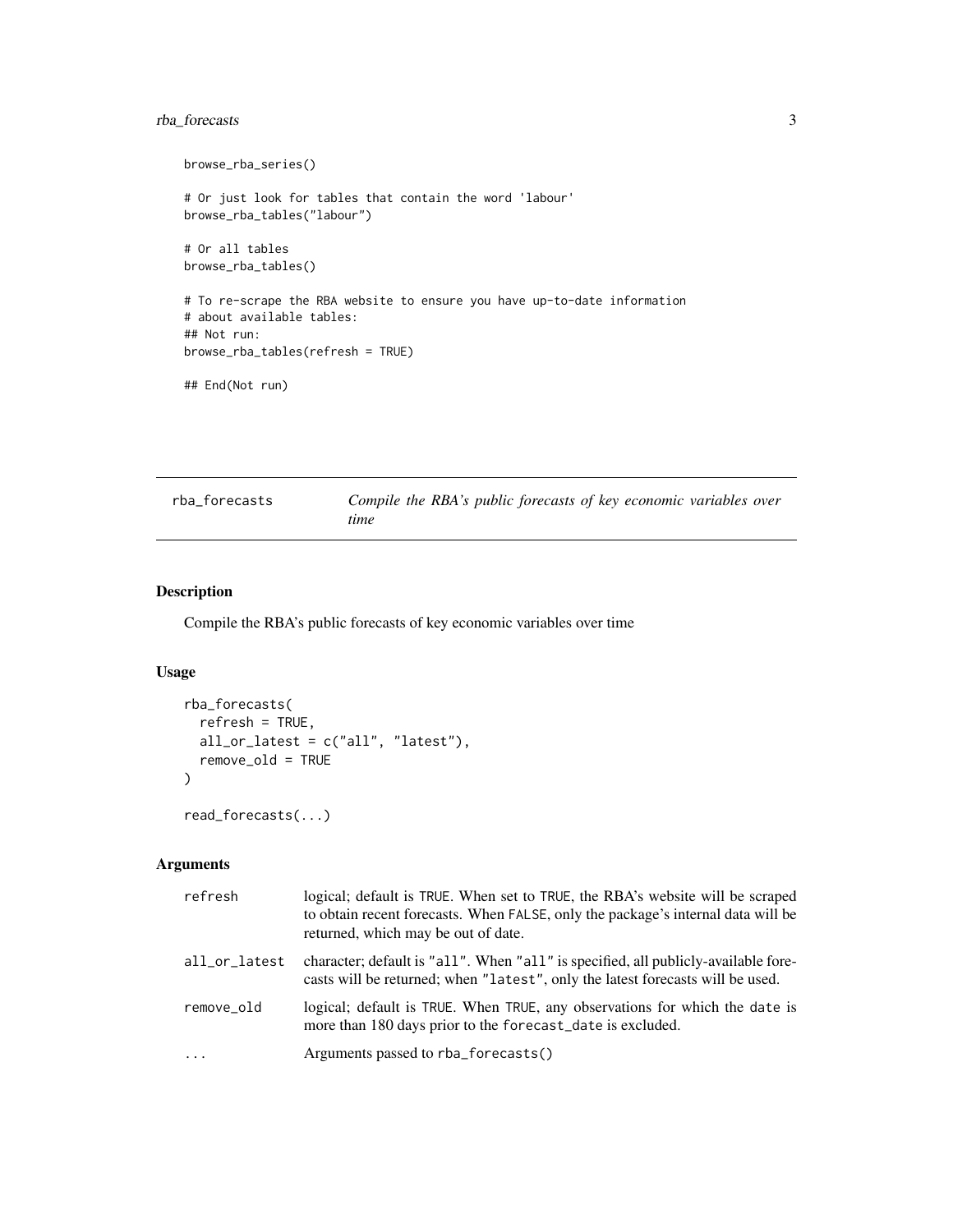#### Details

Forecasts are not available for all series on all forecast dates. CPI inflation and GDP growth are included in all forecasts. The unemployment rate is included in most forecasts. Other series are included inconsistently, based on their availability in the underlying source data.

All forecasts issued on or before November 2014 come from Tulip and Wallace (2012), RBA RDP2012-07. Data available: [https://www.rba.gov.au/statistics/historical-forecasts.](https://www.rba.gov.au/statistics/historical-forecasts.html) [html](https://www.rba.gov.au/statistics/historical-forecasts.html).

Data from 2015 to present are scraped from the RBA's quarterly Statement on Monetary Policy (<https://www.rba.gov.au/publications/smp/2020/aug/>). Note from from Feb 2015 to August 2018 (inclusive) only include a few series; those from November 2018 onwards include more series.

read\_forecasts() is a wrapper around rba\_forecasts().

#### Value

A tidy tbl\_df containing 8 columns:

- forecast\_date The (approximate) date on which the forecast was published. Note that this is the first day of the publication month, so the forecast\_date for forecasts in the February 2020 Statement on Monetary Policy is as.Date("2020-02-01").
- date The date to which the forecast pertains. Note that this is the first day of the final month of the relevant quarter. For example, a forecast of GDP in the June quarter 2021 will be as.Date("2021-06-01").
- year\_qtr The year and quarter to which the forecast pertains, such as 2019.1.
- series Short, snake\_case description of the data series being forecast, such as gdp\_change or unemp\_rate. These are consistent over time.
- value The forecast value, in per cent. For example, if GDP growth is forecast to be 3 per cent, the value will be 3. Note that where a forecast is given as a range (eg.  $3.5{\text -}4.5\%$ ) the value will be the midpoint of the range (eg. 4%).
- series\_desc Full description of the series being forecast, as per the RBA website, such as "Real household disposable income". Note that series descriptions are not necessarily consistent over time; the values here are those published by the RBA. The series column is consistent over time.
- source For recent forecasts, this is 'SMP', meaning the RBA's Statement on Monetary Policy. Forecasts prior to 2014 are sourced from various places; see Details.
- notes Notes accompanying the forecasts, as per the RBA's website. Note these are identical for item in a given forecast\_date.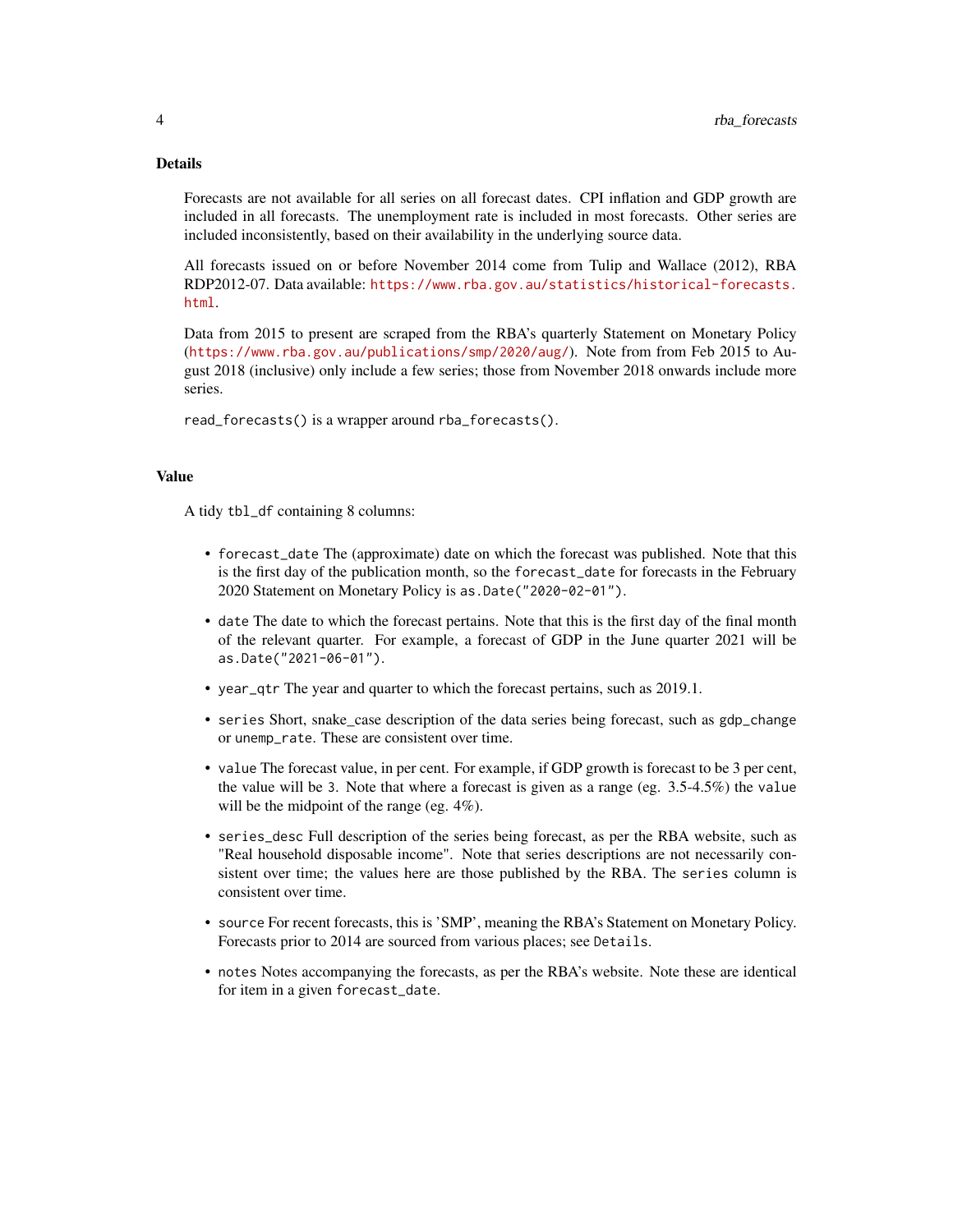<span id="page-4-0"></span>

#### Description

Convenience function to get the RBA's cash rate.

#### Usage

```
read_cashrate(type = c("target", "interbank", "both"))
rba_cashrate(...)
```
#### Arguments

| type     | One of 'target' (the default), 'interbank', or 'both'.                |
|----------|-----------------------------------------------------------------------|
|          | • 'target' The RBA's cash rate target.                                |
|          | • 'interbank' The interbank overnight cash rate.                      |
|          | • 'both' Both the cash rate target and interbank overnight cash rate. |
|          | 'target' fetches the RBA cash rate target. 'interbank'                |
| $\cdots$ | arguments passed to read_cashrate()                                   |

#### Details

Note that in the very early 1990s, the cash rate target was expressed as a range (eg. "17% to 17.5%"). Where this is the case, the value returned here (and in read\_rba()) is the mid-point of this range.

If type = 'both', note that the returned tbl is tidy/long.

rba\_cashrate() is a wrapper around read\_cashrate().

#### Value

A tbl\_df with two columns: date and cash\_rate.

read\_rba *Download, import, and tidy statistical tables from the RBA*

#### Description

Download, import, and tidy statistical tables from the RBA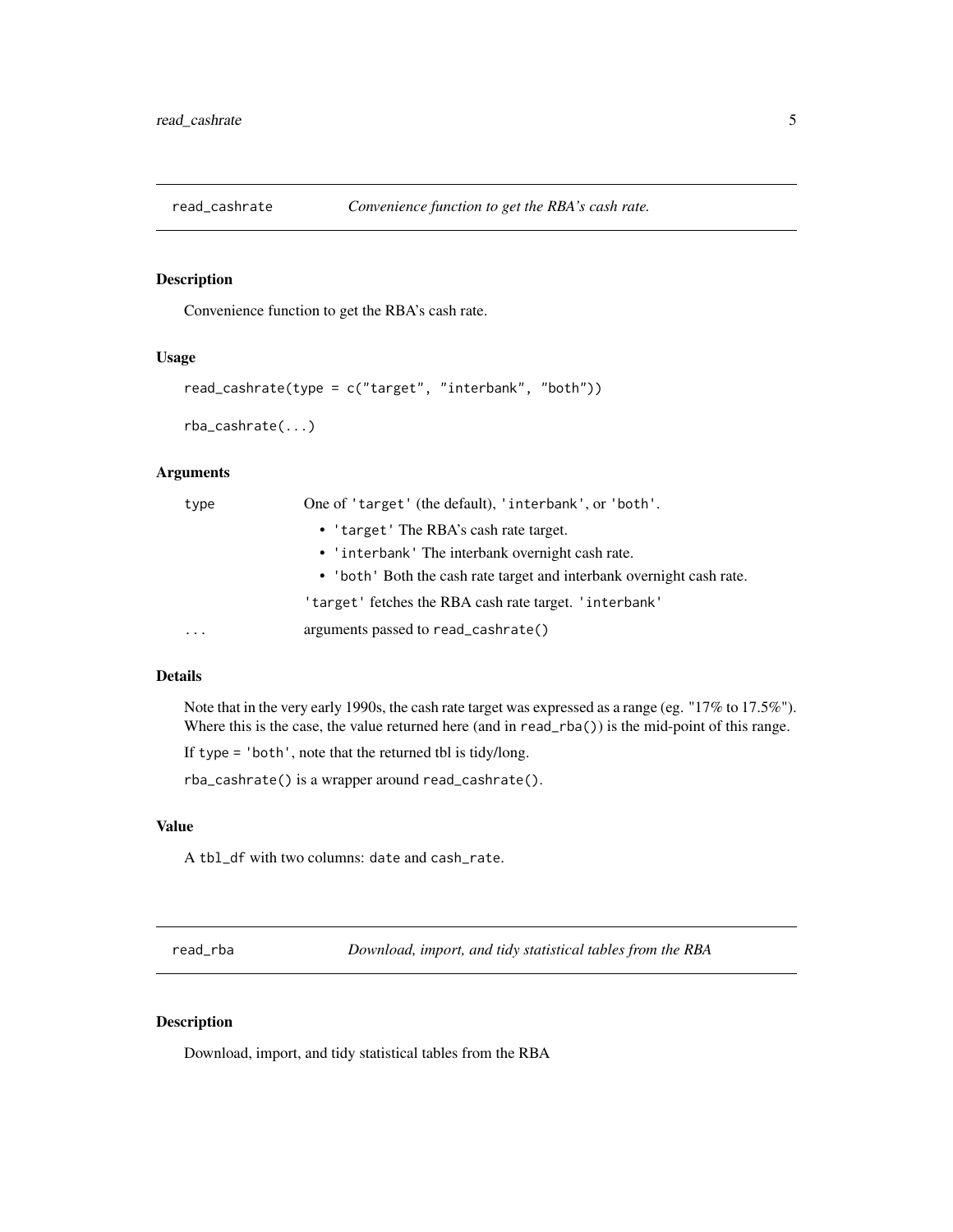#### Usage

```
read_rba(
  table_no = NULL,
  cur_hist = "current",
 series_id = NULL,
 path = tempdir())
```
read\_rba\_seriesid(series\_id, path = tempdir())

#### Arguments

| table_no  | Character vector of table number(s), such as "A1" or $c("a1.1", "g1").$                                                                                                                                                                                                                                                                                       |
|-----------|---------------------------------------------------------------------------------------------------------------------------------------------------------------------------------------------------------------------------------------------------------------------------------------------------------------------------------------------------------------|
| cur_hist  | Character; valid values are "current" or "historical".                                                                                                                                                                                                                                                                                                        |
|           | Must be either a vector of either length 1 (eg. "cur_hist = "current") or the<br>same length as table_no (eg. $cur\_hist = c("current", "historical").$<br>cur_hist is ignored if series_id is specified.                                                                                                                                                     |
| series_id | Optional, character. Specifying series id is an alternative to specifying table no.<br>Supply unique RBA time series identifier(s). For example, "GCPIAG" is the<br>identifier for the CPI, so series id = "GCPIAG" will return this series. You can<br>supply multiple series IDs as a character vector, such as $series_id = c("GCPIAG",$<br>"GCPIAGSAOP"). |
|           | Note that cur_hist is ignored if you specify series_id - both current and<br>historical data will be included in the output.                                                                                                                                                                                                                                  |
| path      | Directory in which to save downloaded RBA Excel file(s). Default is tempdir().                                                                                                                                                                                                                                                                                |
|           |                                                                                                                                                                                                                                                                                                                                                               |

#### Details

read\_rba() downloads, imports and tidies data from statistical tables published by the Reserve Bank of Australia. You can specify the requested data using the table\_no or series\_id.

To find the table\_no or series\_id that corresponds to the data you want, use the functions browse\_rba\_tables() and/or browse\_rba\_series(). Note that some historical exchange rate tables do not have table numbers on the RBA website; they have been assigned table numbers - see browse\_rba\_tables("exchange rates").

To see which tables cannot currently be read, run browse\_rba\_tables(FALSE).

```
read_rba_seriesid() is a wrapper around read_rba().
```
#### Value

A single tidy tibble containing the requested table(s)

#### Examples

```
## Not run:
# Get a single table:
read_rba(table_no = "a1.1")
```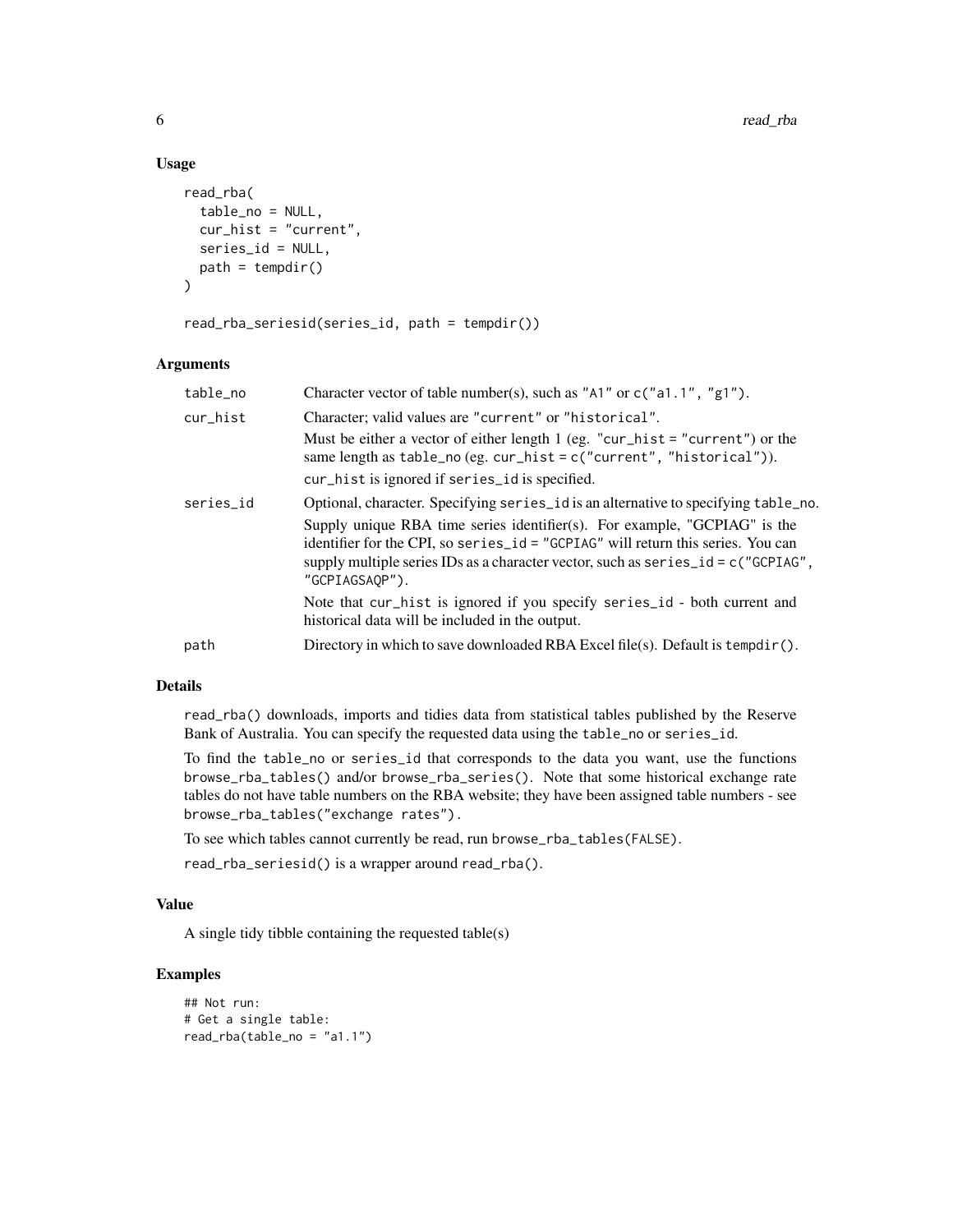#### <span id="page-6-0"></span>read\_rba\_local 7

```
# Get multiple tables, combined in a tidy tibble:
read_rba(table_no = c("a1.1", "g1"))# Get both the current and historical versions of a table
read_rba(table_no = c("a1.1", "a1.1"), cur\_hist = c("current", "historical"))# Get data based on the series ID:
read_rba(series_id = "GCPIAG")
# Or, equivalently, use:
read_rba_seriesid("GCPIAG")
# Get multiple series IDs:
read_rba(series_id = c("GCPIAG", "GCPIAGSAQP"))
## End(Not run)
```
read\_rba\_local *Load and tidy local RBA Excel sheets*

#### Description

Load and tidy local RBA Excel sheets

#### Usage

```
read_rba_local(filenames, series_id = NULL)
```
#### Arguments

| filenames | Vector of filename(s) (with path) pointing to local RBA Excel sheets |
|-----------|----------------------------------------------------------------------|
| series_id | Optional series ID                                                   |

#### Value

A tbl\_df containing tidied RBA Excel sheet(s)

#### Examples

```
## Not run:
read_rba_local("data/rba_file.xls")
```
## End(Not run)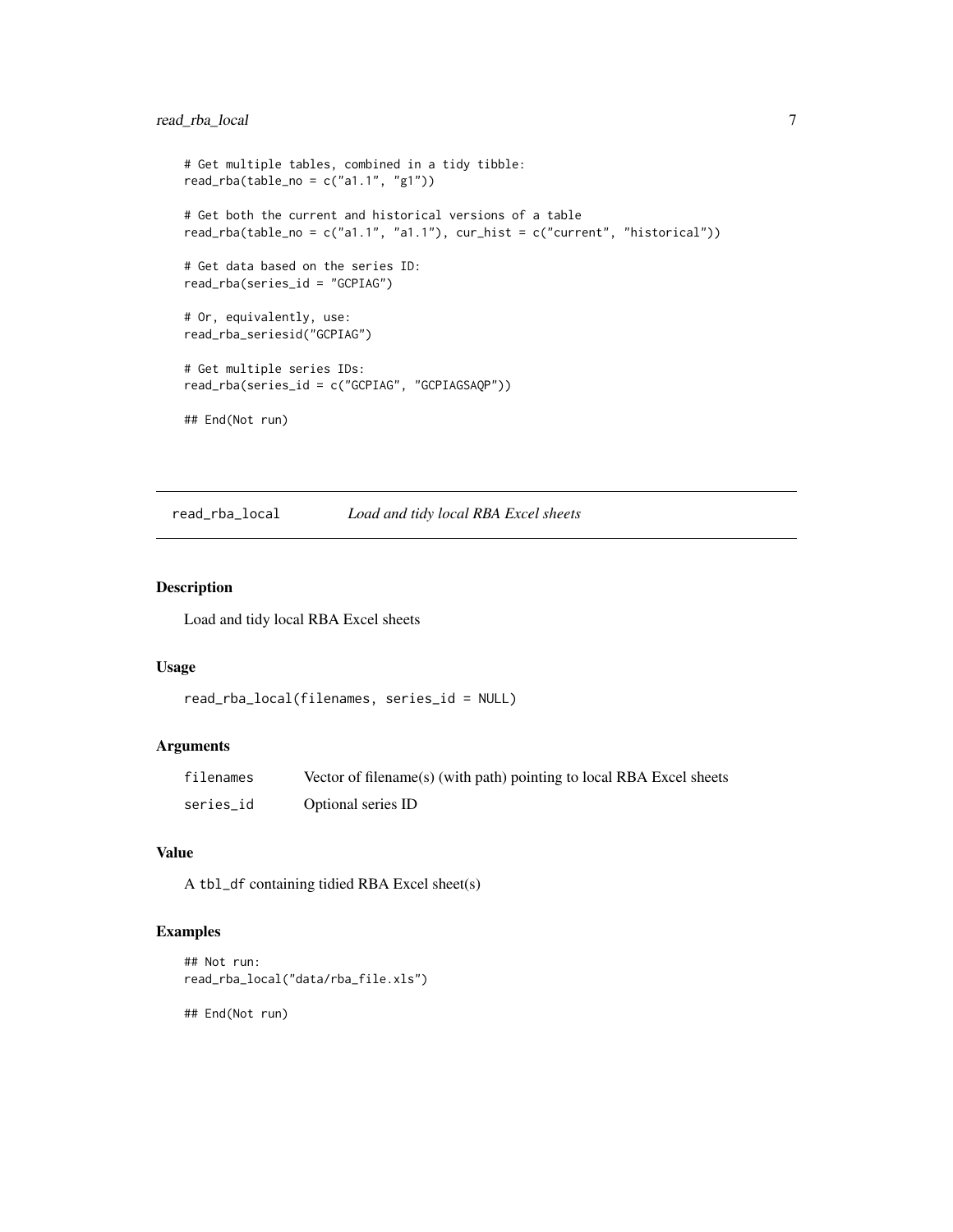<span id="page-7-0"></span>

## Description

Tidy a statistical table from the RBA

#### Usage

tidy\_rba(excel\_sheet, series\_id = NULL)

## Arguments

| excel_sheet | Dataframe of RBA spreadsheet. |
|-------------|-------------------------------|
| series_id   | Optional series ID            |

#### Value

Tidy tibble